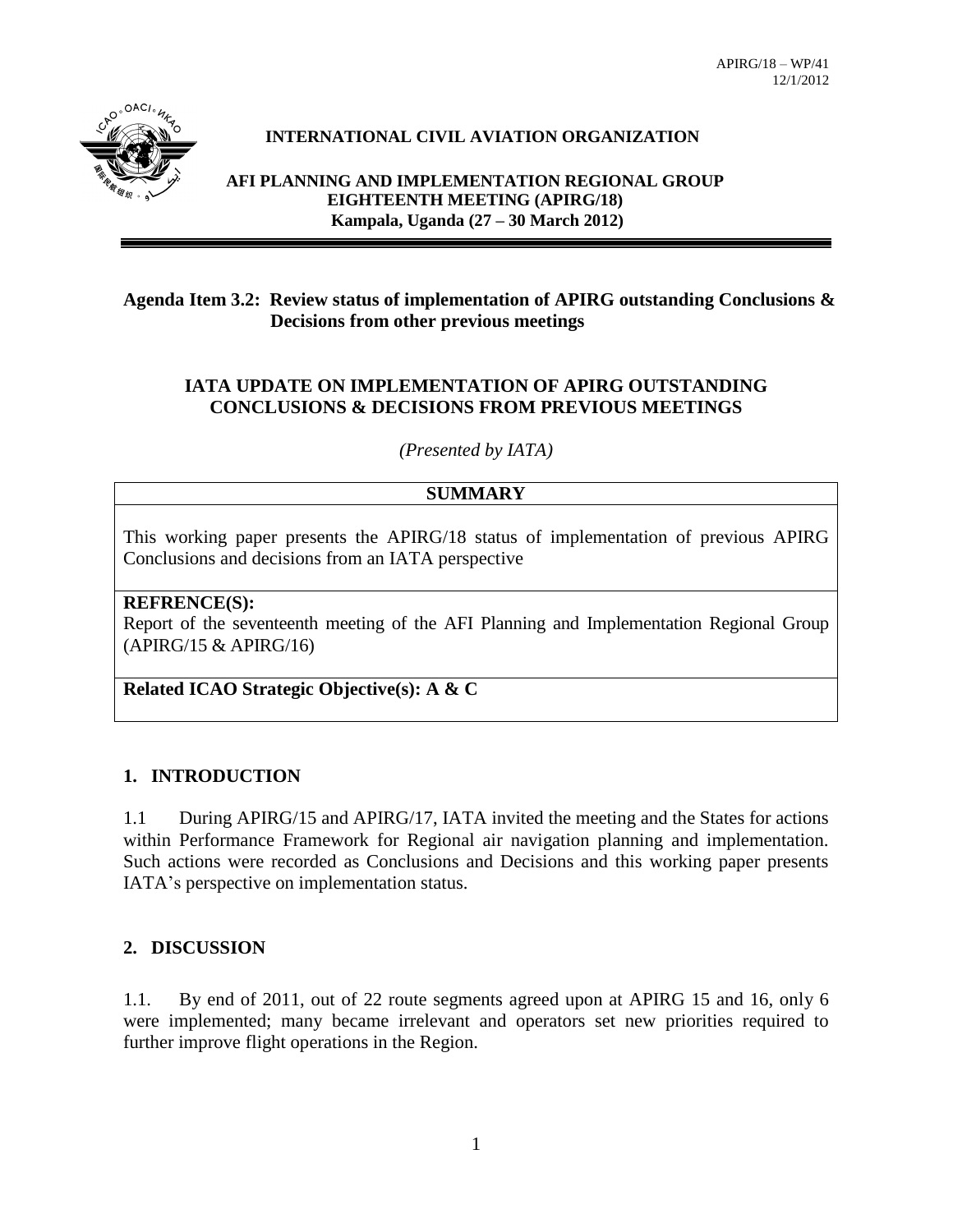# 1.1.1. Below listed in Table 1 is the list of the routes that are still required.

| N <sub>0</sub> | Route<br>Designat<br><sub>or</sub> | Meeting  | Country                                             | Comment                                                                                                                           |
|----------------|------------------------------------|----------|-----------------------------------------------------|-----------------------------------------------------------------------------------------------------------------------------------|
|                | <b>UG981</b>                       | APIRG15  | Niger,<br>Nigeria,<br>Guinea.<br>Cameroun.<br>Gabon | Accelerate Implementation of segment GAO-PHC-<br>LV is pending implementation.<br>Segment up to GAO implemented as<br>UG744/UM629 |
| 2.             | UM220                              | APIRG 16 | Sudan                                               | Review with South Sudan                                                                                                           |
| 3.             | UM365                              | APIRG 16 | Sudan                                               | Review with South Sudan                                                                                                           |
| 4.             | <b>UM665</b>                       | APIRG 16 | Sudan                                               | Accelerate Implementation                                                                                                         |

Table 1

1.1.2. Since APIRG17, below listed in Table 2 is the list of the routes that have been implemented.

Table 2

|                | UG629 | APIRG15 | Algeria,<br>Morocco,<br>Mali, Niger, Nigeria | Segment CBA OZT implemented as UW900;<br>Segment OZT - BAGBO implemented as UJ744;<br>Segment BAGBO-GAO implemented as UM629; |
|----------------|-------|---------|----------------------------------------------|-------------------------------------------------------------------------------------------------------------------------------|
|                |       |         |                                              | Segment GAO KELEX implemented as UM629;<br>Segment KELEX-LAG implemented as UT366;                                            |
|                |       |         |                                              | Segment BAGBO-GAO implemented as UM629                                                                                        |
| $\mathfrak{D}$ | UG402 | APIRG15 | Niger,<br>Algeria,<br>Burkina Faso, Benin    | Segment GAO KELEX implemented as/UM629                                                                                        |
|                |       |         |                                              | Segment KELEX-TYE implemented as UA608                                                                                        |
| 3.             | UG404 | APIRG15 | Algeria,<br>Morocco,                         | Segment CBA OZT implemented as UW900;                                                                                         |
|                |       |         | Mali, Niger                                  | segment OZT – BAGBO implemented as UJ744;                                                                                     |
|                |       |         |                                              | Segment BAGMO-GAO implemented as UM629                                                                                        |
|                |       |         |                                              | Segment GAO NY implemented as UR981/UT365                                                                                     |

1.1.3. Below listed in Table 3 is the list of the routes that either are no longer required or route request has been modified.

| ٬r<br>⌒ |  |
|---------|--|
|         |  |

|    | <b>UG403</b> | APIRG15  | Algeria, Niger         | Request modified,<br>UT237; UM998 |
|----|--------------|----------|------------------------|-----------------------------------|
|    | UG616        | APIRG15  | Niger, Nigeria         | No Longer Required                |
| 3. | <b>UB525</b> | APIRG 16 | Ethiopia, Sudan, Egypt | No Longer Required; UT124         |
| 4. | UL612        | APIRG 16 | DR Congo, Sudan, Egypt | No Longer Required; UG607         |